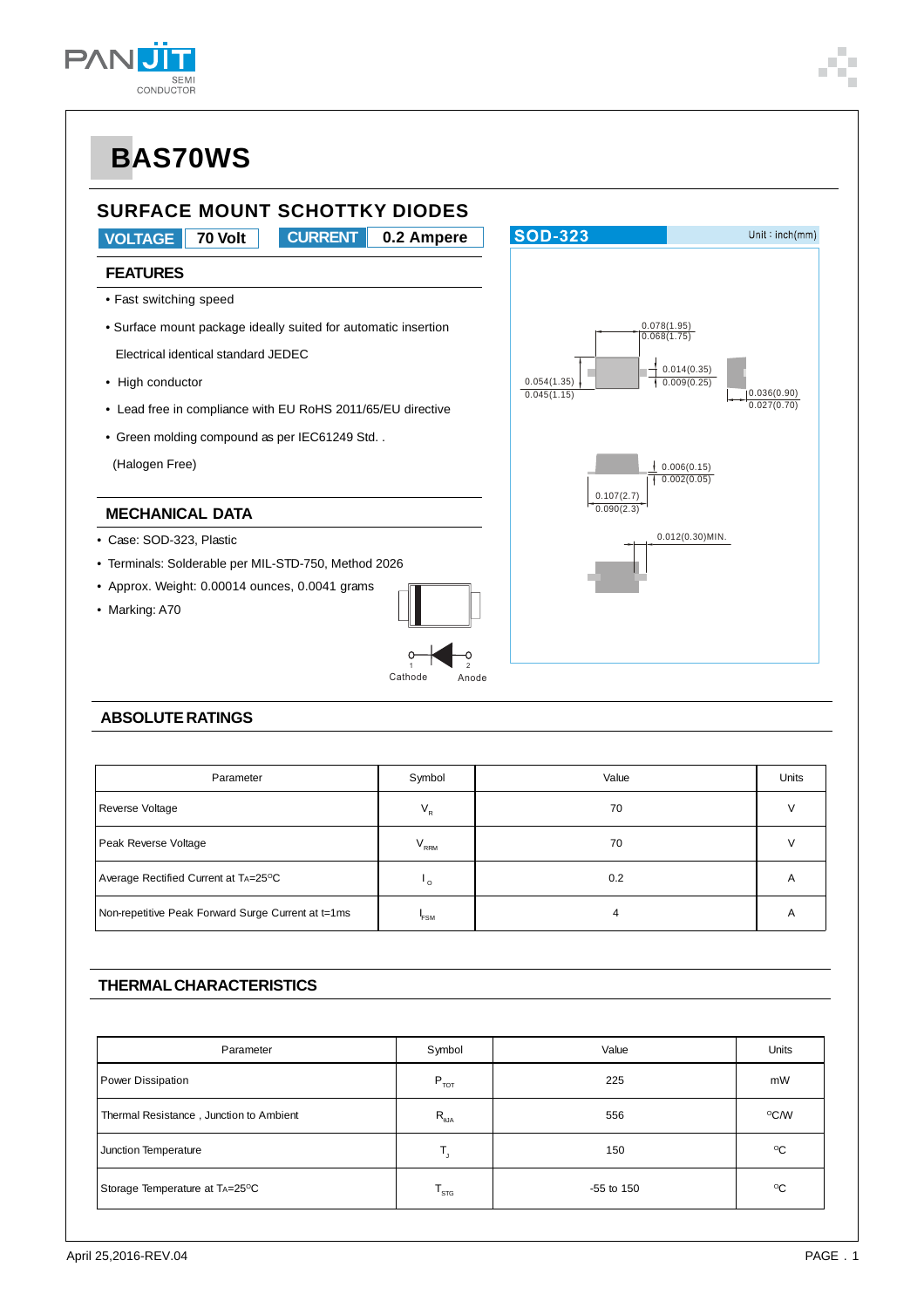

### **ELECTRICAL CHARACTERISTICS**

| Parameter                    | Symbol               | <b>Test Condition</b>             | MIN. | TYP.                     | MAX.           | Units  |
|------------------------------|----------------------|-----------------------------------|------|--------------------------|----------------|--------|
| Reverse Breakdown Voltage    | $V_{(BR)}$           | $Ie=10 \mu A$                     | 70   | $\overline{\phantom{0}}$ |                | $\vee$ |
| <b>Reverse Current</b>       | $\mathbf{F}$         | $V_R$ =70 V<br>$V_R$ =50 V        |      |                          | 10<br>0.1      | uA     |
| Forward Voltage              | $V_{\rm r}$          | $L=1mA$<br>$L = 10mA$<br>$L=15mA$ |      | -                        | 0.41<br>0.75   | $\vee$ |
| Maximum Junction Capacitance | $\mathbf{C}_{\perp}$ | $V_{\rm R}$ =0V, f=1MHz           |      | $\overline{a}$           | $\mathfrak{p}$ | рF     |

Î.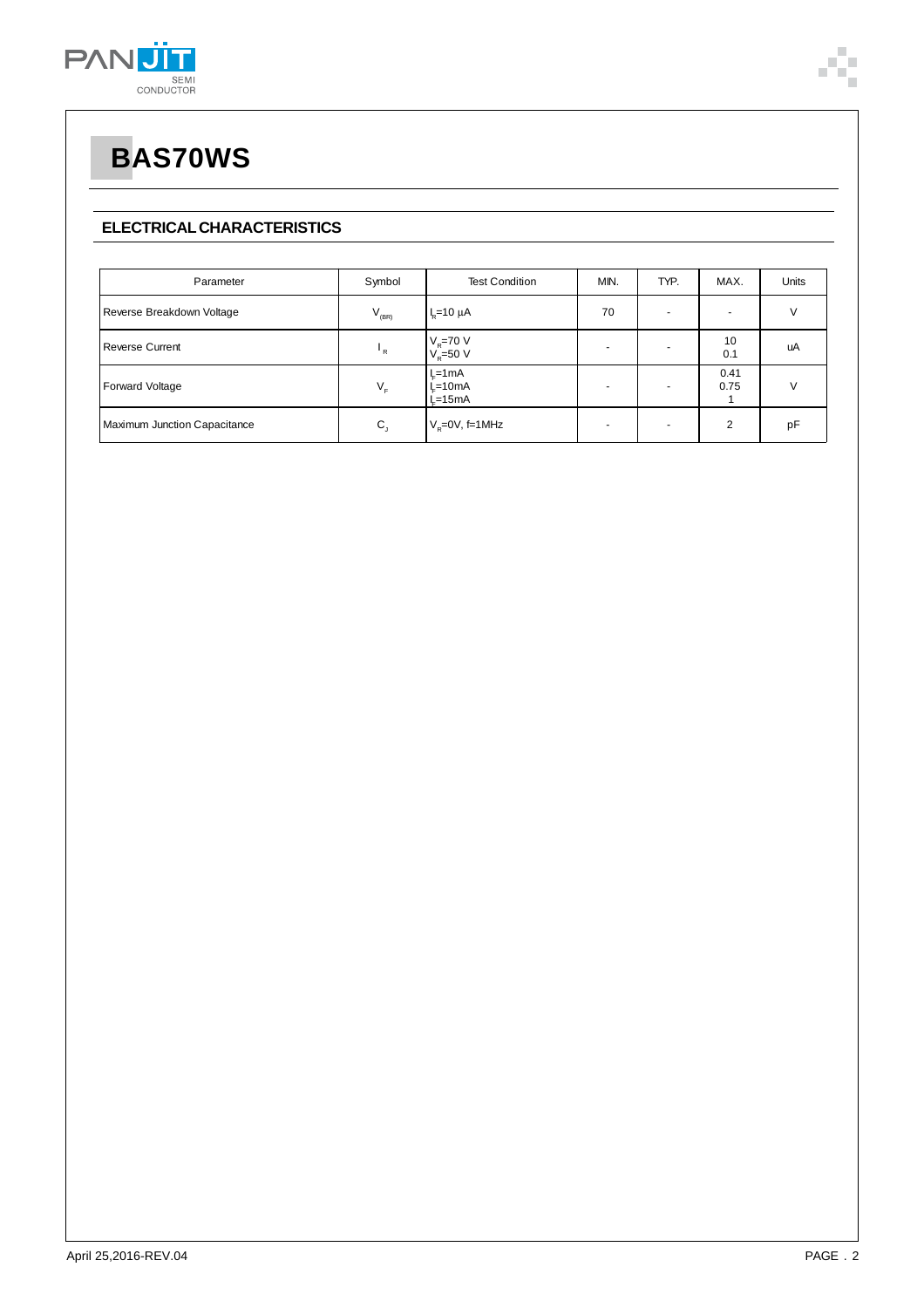

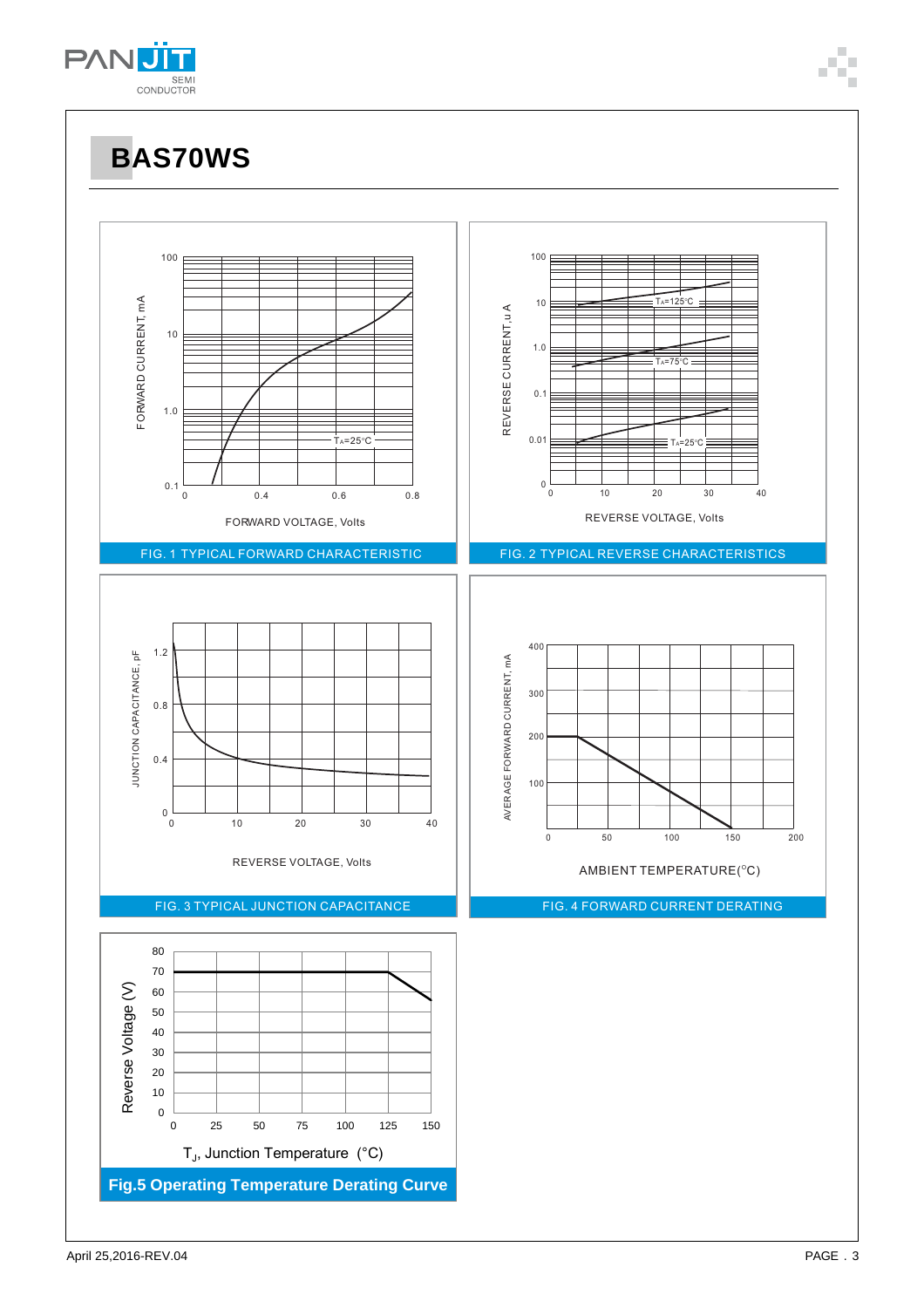

#### **MOUNTING PAD LAYOUT**



#### **ORDER INFORMATION**

• Packing information

T/R - 12K per 13" plastic Reel

T/R - 5K per 7" plastic Reel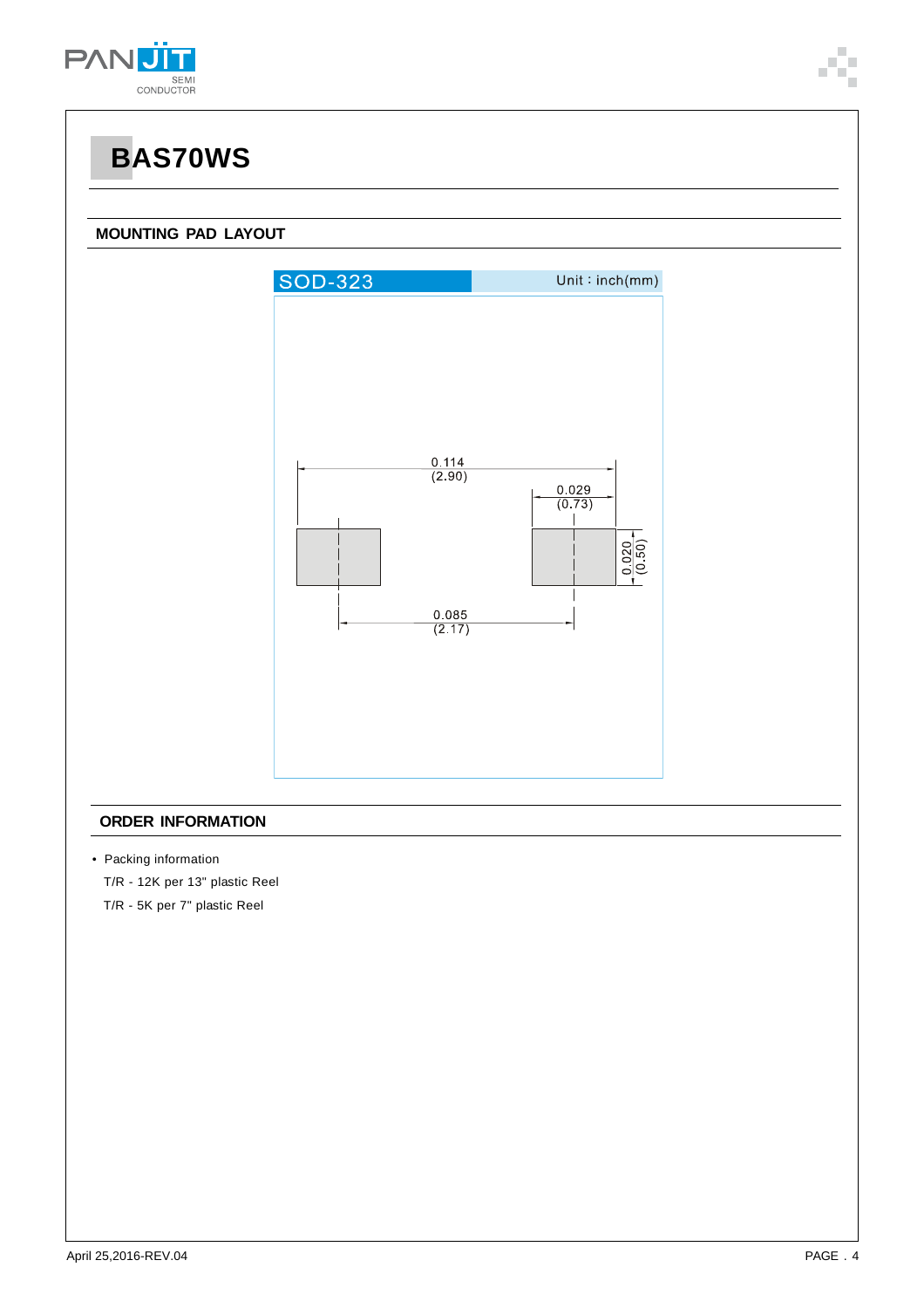



| <b>Packing Code XX</b>                         |                      |                                            | <b>Version Code XXXXX</b> |                              |   |                                       |
|------------------------------------------------|----------------------|--------------------------------------------|---------------------------|------------------------------|---|---------------------------------------|
| <b>Packing type</b>                            | 1 <sup>st</sup> Code | <b>Packing size code</b>                   |                           | 2nd Code HF or RoHS 1st Code |   | 2 <sup>nd</sup> ~5 <sup>th</sup> Code |
| <b>Tape and Ammunition Box</b><br>(T/B)        | A                    | N/A                                        | $\bf{0}$                  | <b>HF</b>                    | 0 | serial number                         |
| <b>Tape and Reel</b><br>(T/R)                  | R                    | 7"                                         | 1                         | <b>RoHS</b>                  | 1 | serial number                         |
| <b>Bulk Packing</b><br>(B/P)                   | в                    | 13"                                        | $\overline{2}$            |                              |   |                                       |
| <b>Tube Packing</b><br>(T/P)                   |                      | 26 <sub>mm</sub>                           | X                         |                              |   |                                       |
| <b>Tape and Reel (Right Oriented)</b><br>(TRR) | S                    | 52mm                                       | Υ                         |                              |   |                                       |
| <b>Tape and Reel (Left Oriented)</b><br>(TRL)  |                      | <b>PANASERT T/B CATHODE UP</b><br>(PBCU)   | U                         |                              |   |                                       |
| <b>FORMING</b>                                 | F                    | <b>PANASERT T/B CATHODE DOWN</b><br>(PBCD) | D                         |                              |   |                                       |